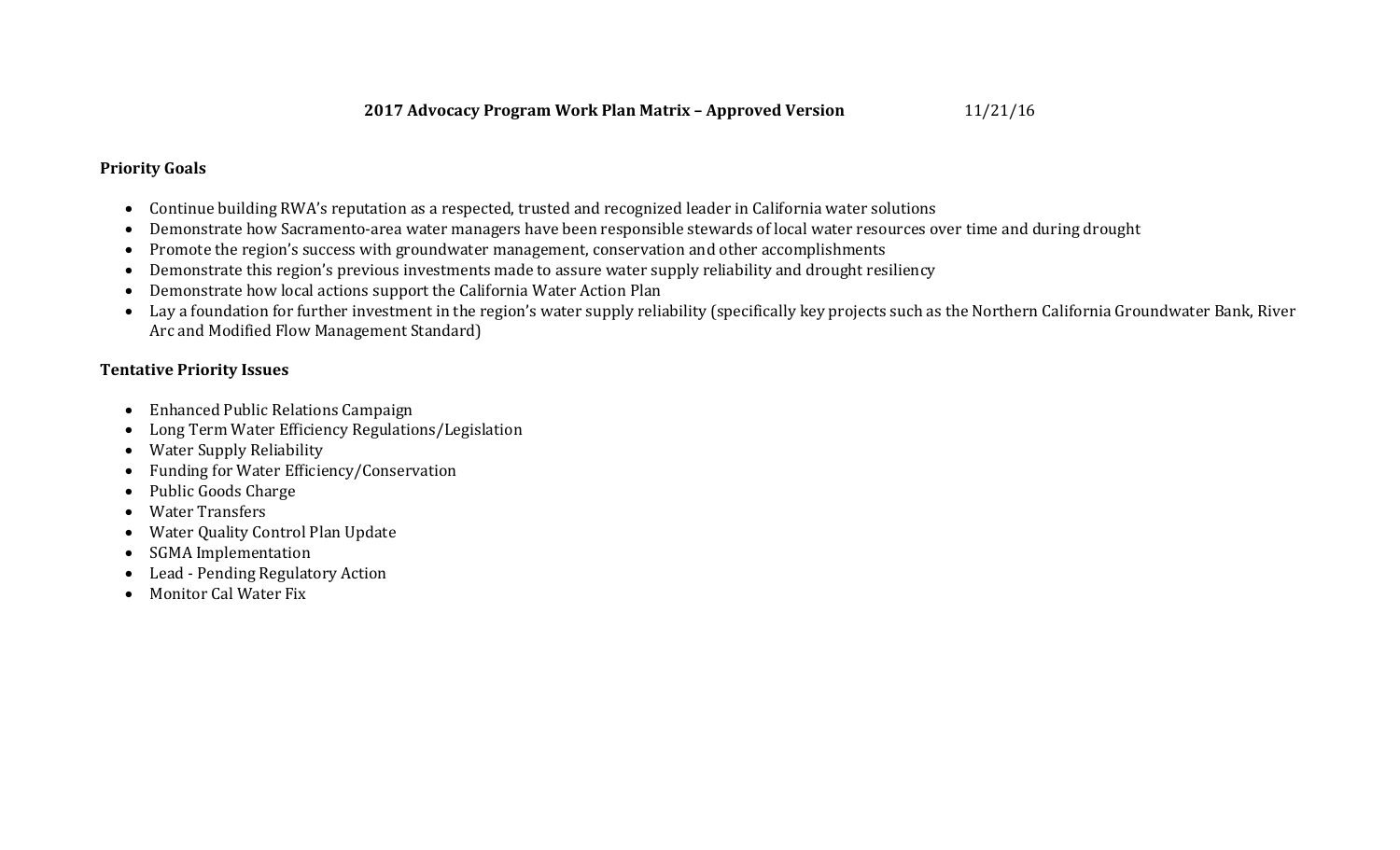| <b>Target Audience/Goals</b>                    | <b>Activities</b>                                 | <b>Timeframe</b>    | Lead Person(s) with Work |
|-------------------------------------------------|---------------------------------------------------|---------------------|--------------------------|
|                                                 |                                                   |                     | <b>Group Support</b>     |
| <b>State Legislators/Staff and</b>              |                                                   |                     |                          |
| <b>Agencies</b>                                 |                                                   |                     |                          |
|                                                 | Pre-Session 1-on-1's with local delegation        | November - December | Soyla/John/Dave          |
| 1. Continue to strengthen                       |                                                   |                     |                          |
| relationships with local                        | Host Luncheon with "Keynote Speaker" for local    | January             | Christine/Michelle       |
| delegation                                      | delegation (plus new non-local reps)              |                     |                          |
| 2. Develop relationships                        |                                                   |                     |                          |
| with newly elected                              | Post-Election meetings with key new members/staff | January-February    | Soyla/John               |
| officials                                       |                                                   |                     |                          |
| Expand influence<br>3.                          | <b>Water Quality Tour</b>                         | November 15         | Workgroup                |
| outside Sacramento area                         |                                                   |                     |                          |
| 4. Foster relationships                         | Spring Tour? (New members plus local delegation)  | Spring recess       | $\overline{\cdot}$       |
| with regulators                                 |                                                   |                     |                          |
|                                                 | Continue participating on Urban Advisory Group.   | Ongoing             | John and Jim             |
|                                                 | Meet with SWRCB members as appropriate.           |                     |                          |
| <b>Coalitions/Alliances (Water</b>              |                                                   |                     |                          |
| <b>Orgs and Business</b>                        |                                                   |                     |                          |
| Community)                                      |                                                   |                     |                          |
|                                                 |                                                   |                     |                          |
| 1. Build upon existing                          | MWD/So.Cal water agencies tour                    | October/November    | Jim/Christine/Michelle   |
| coalitions                                      |                                                   |                     |                          |
| 2. Establish new coalitions                     | Meet with individual coalition partners           | October - March     |                          |
| Develop relationships<br>3.                     | Identify RWA lead for each partner<br>$\bullet$   |                     | Various Depending on     |
| with BIA, Cal Chamber,                          | agency/org                                        |                     | Agency/Organization      |
| CBPA, etc.                                      |                                                   | October-March       |                          |
| 4. Continue growth as<br>recognized leaders and | Meet with BIA, Cal Chamber Legislative staff      |                     | John/Dave                |
| team players                                    |                                                   | Quarterly           | John/Dave                |
|                                                 | Regular meetings with SACOG                       |                     |                          |
|                                                 |                                                   |                     |                          |
|                                                 |                                                   |                     |                          |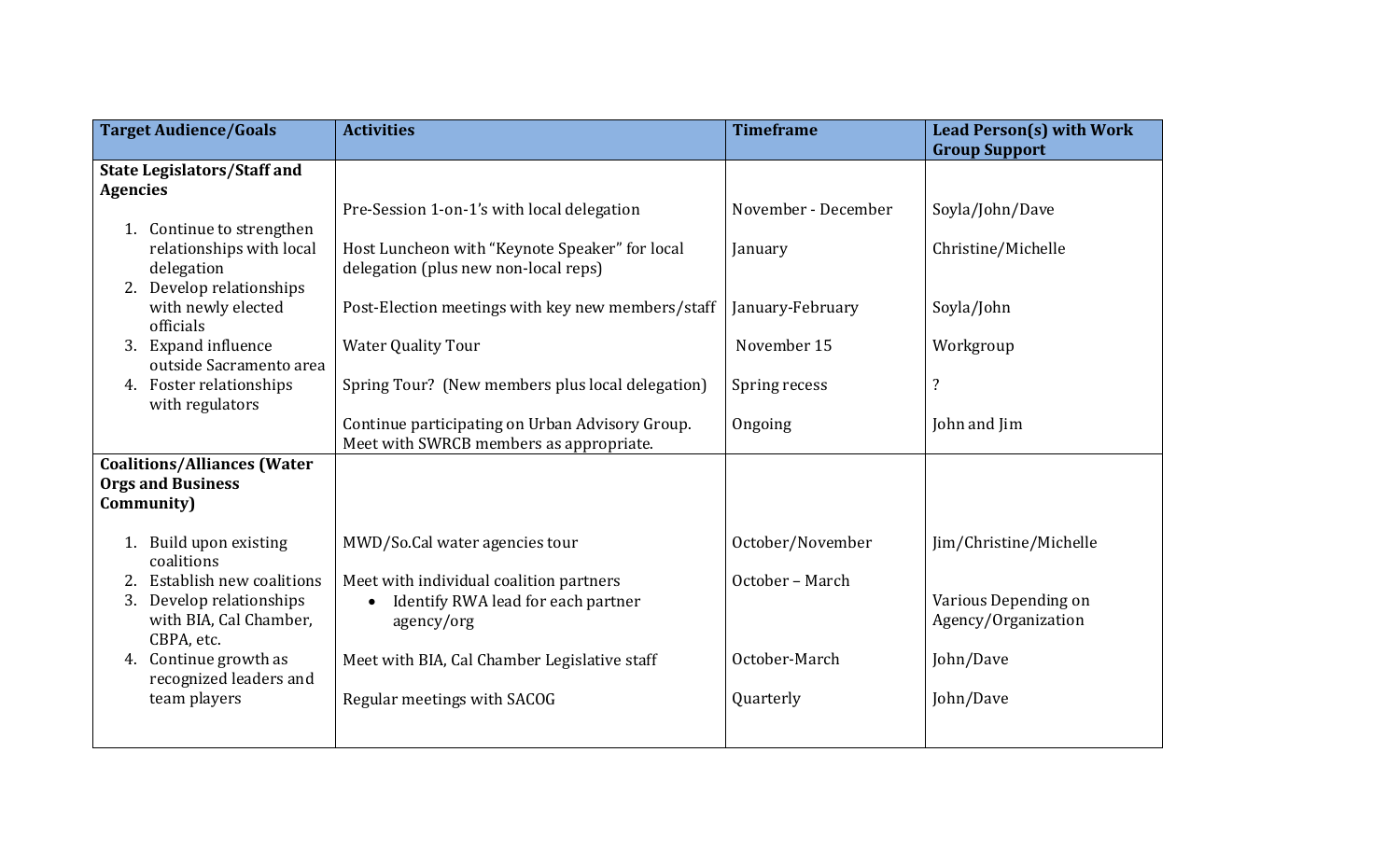|       | <b>Target Audience/Goals</b>                                                                                   | <b>Activities</b>                                                                                                                                                                                    | <b>Timeframe</b>         | <b>Lead Person(s) with Work</b><br><b>Group Support</b> |
|-------|----------------------------------------------------------------------------------------------------------------|------------------------------------------------------------------------------------------------------------------------------------------------------------------------------------------------------|--------------------------|---------------------------------------------------------|
| Media |                                                                                                                |                                                                                                                                                                                                      |                          |                                                         |
|       | 1. Expand media relations<br>to outside Sacramento<br>area<br>2. Partner with credible<br>third-party partners | Develop and prioritize a list of media outlets,<br>reporters and bloggers throughout California to<br>target for relationship building and for story/op-ed<br>placement                              | October - December       | Dave/Christine/Michelle                                 |
|       | when possible to<br>develop op-eds and<br>letters<br>3. Fund a public relations<br>firm to assist improving    | Develop a list of potential third-party experts to<br>support and write about topics important to<br>achieving RWA's goals. Work with experts to write<br>and place op-eds in targeted media outlets | January – June           |                                                         |
|       | the region's water<br>efficiency image                                                                         | Solicit and hire well regarded public relations<br>professional(s)                                                                                                                                   | On board by January 15th | John/Christine/Soyla                                    |
|       | <b>Local Officials</b>                                                                                         |                                                                                                                                                                                                      |                          |                                                         |
|       | 1. Develop Pool of Local<br>Elected Officials Who are                                                          | Hosted Meetings with Local Officials and RWA                                                                                                                                                         | January – March          | John/Dave/Christine/Michelle                            |
|       | <b>Engaged in Water Issues</b><br>and Willing to Support<br><b>RWA's Positions</b><br>2. Expand Support for    | Tour of our water system - potentially partner<br>locals with those attending state tour to help<br>cultivate those elected ties                                                                     | Spring                   | Christine/Michelle/John/Dave                            |
|       | <b>RWA Advocacy efforts</b>                                                                                    | Develop and Distribute Annual Advocacy Report                                                                                                                                                        | November/December        | Christine/Michelle/John                                 |